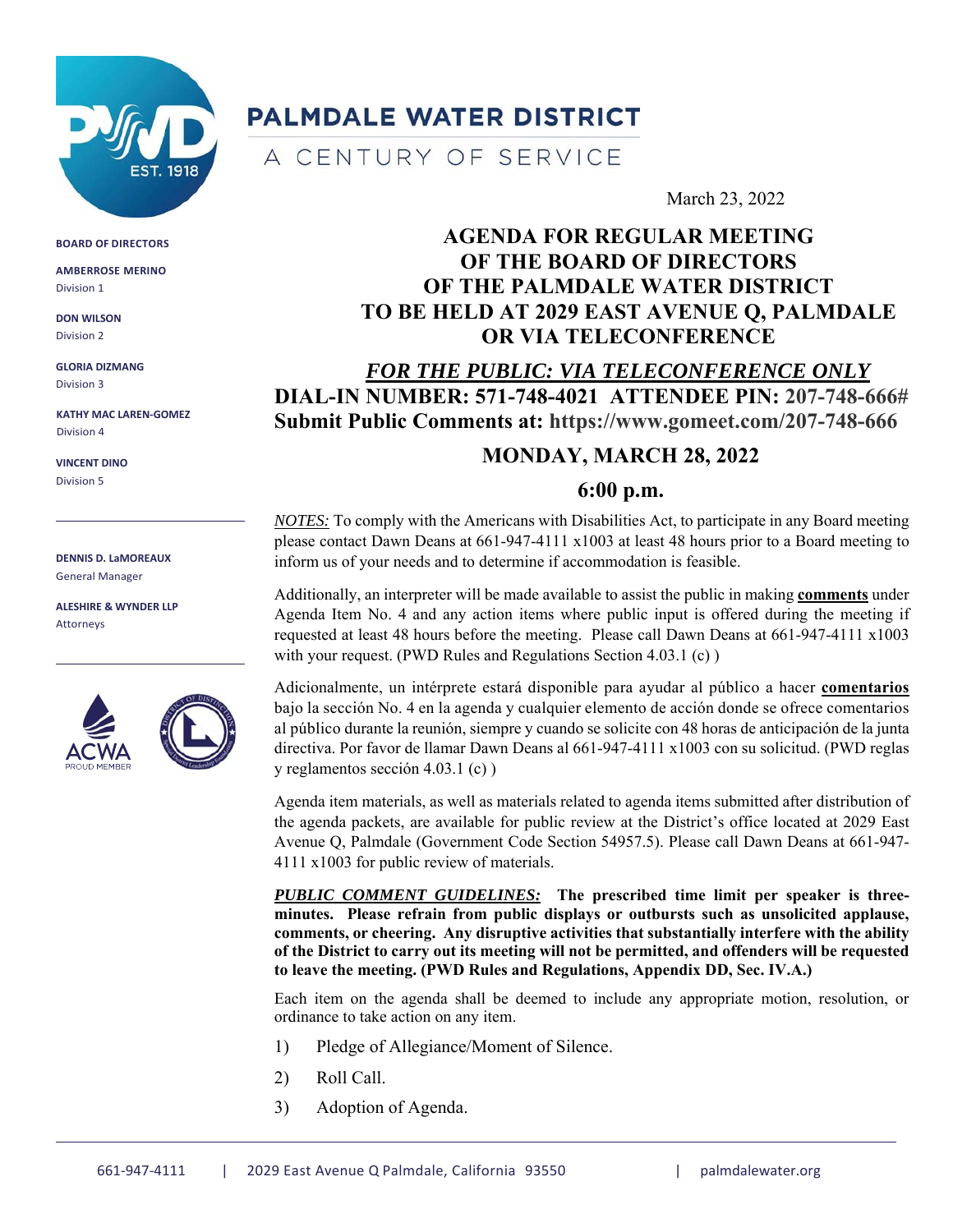- 4) Public comments for non-agenda items.
- 5) Presentations:
	- 5.1) Presentation of Association of California Water Agencies/Joint Powers Insurance Authority (ACWA/JPIA) refund. (Randall Reed, JPIA Executive Committee Member)
- 6) Action Items Consent Calendar (The public shall have an opportunity to comment on any action item on the Consent Calendar as the Consent Calendar is considered collectively by the Board of Directors prior to action being taken.)
	- 6.1) Approval of minutes of Regular Board Meeting held March 14, 2022.
	- 6.2) Payment of bills for March 28, 2022.
	- 6.3) Approval of Resolution No. 22-5 being a Resolution of the Board of Directors of the Palmdale Water District Proclaiming a Local Emergency Persists, Ratifying the Proclamation of a State of Emergency by the Governor Issued March 4, 2020, and Re-Authorizing Remote Teleconference Meetings of the Legislative Bodies of the Palmdale Water District for the Period Beginning April 1, 2022 and Ending April 30, 2022 Pursuant to Brown Act Provisions. (No Budget Impact – Assistant General Manager Ly)
	- 6.4) Approval of Resolution No. 22-6 being a Resolution of the Board of Directors of the Palmdale Water District Adopting the State CEQA Guidelines for Implementing the California Environmental Quality Act (California Code of Regulations, Title 14, Chapter 3) and Adopting the Environmental Review Procedures. (No Budget Impact– Assistant General Manager Ly)
- 7) Action Items Action Calendar (The public shall have an opportunity to comment on any action item as each item is considered by the Board of Directors prior to action being taken.)
	- 7.1) Consideration and possible action on Resolution No. 22-7 being a Resolution of the Board of Directors of the Palmdale Water District Authorizing the General Manager or Designee to Sign on Behalf of the District the Hauled Water Grant Funding Agreement with the State Water Resources Control Board. (No Budget Impact – Assistant General Manager Ly)
	- 7.2) Consideration and possible action on adoption of a Negative Declaration and authorization of staff to sign subsequent Notices of Determinations regarding the proposed Multi-Year Transfer Between Palmdale Water District and Littlerock Creek Irrigation District. (No Budget Impact – Resource and Analytics Director Thompson II) (THE DIAL-IN INFORMATION FOR THIS ITEM HAS CHANGED FROM THE PUBLISHED NOTICE OF INTENT. PLEASE SEE AGENDA COVER PAGE FOR DIAL-IN INFORMATION.)
	- 7.3) Consideration and possible action on authorization of the following conferences, seminars, and training sessions for Board and staff attendance within budget amounts previously approved in the 2022 Budget:
		- a) None at this time.